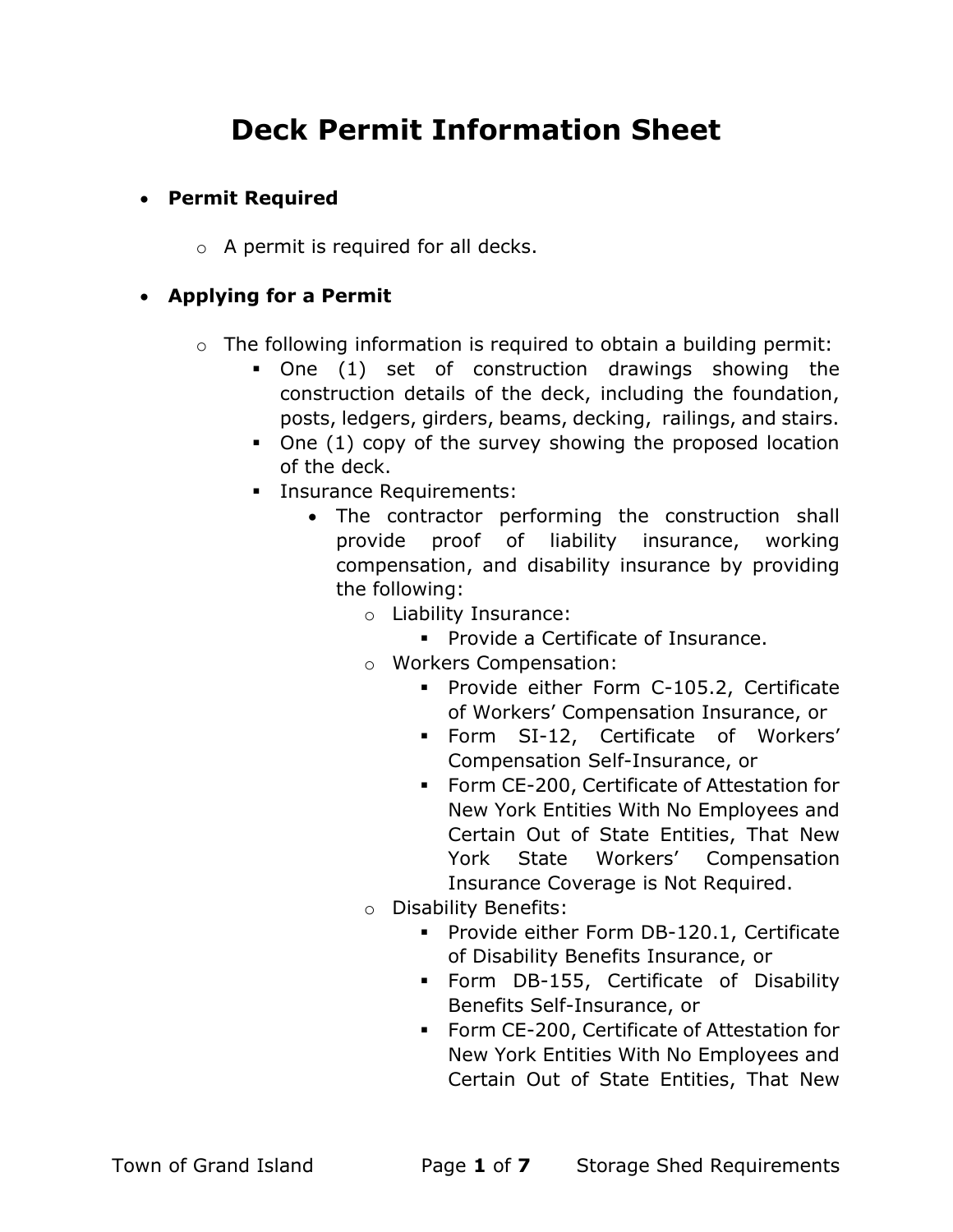York State Disability Benefits Insurance Coverage is Not Required.

- Homeowners performing the construction shall fill out an Affidavit of Exemption to Show Specific Proof of Workers' Compensation Insurance.
- $\circ$  Allow up to ten (10) working days for the permit application to be reviewed. A staff member will contact you when the permit is ready or if additional information is required.

#### Fees

- $\circ$  \$100 up to 750 square feet
- $\circ$  \$0.10 per square foot over 750 square feet

## Definitions

- o Structure:
	- Anything constructed, the use of which requires permanent or temporary location on the ground or attachment to something having permanent or temporary location on the ground, including stationary and portable carports, docks, sheds, boathouses, towers, and structures of a similar nature. Also including swimming pools, both in-ground and above ground, decks, flagpoles over 20 feet in height, antennas. Excludes patios, walkways and pavements at ground level.
- o Maximum Building Coverage:
	- The maximum percentage of a lot to be covered by the combined footprint of all buildings, structures, and uses.
- o Start of Construction:
	- The date of permit issuance for new construction and substantial improvements to existing structures, provided that actual start of construction, repair, reconstruction, rehabilitation, addition placement, or other improvement is within 180 days after the date of issuance. The actual start of construction means the first placement of permanent construction of a building (including a manufactured home)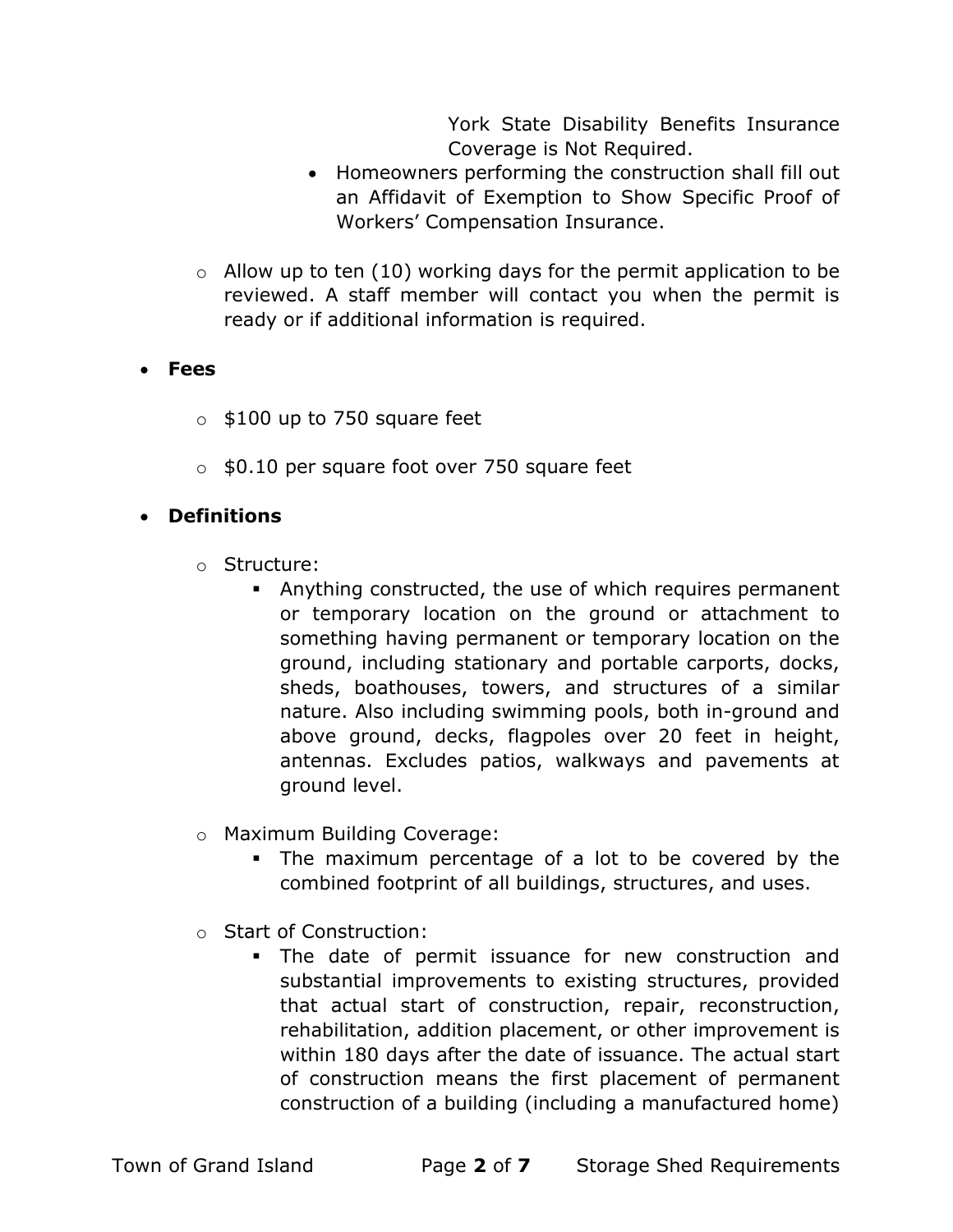on a site, such as the pouring of a slab or footings, installation of pilings or construction of columns. Permanent construction does not include land preparation (such as clearing, excavation, grading, or filling), or the installation of streets or walkways, or excavation for a basement, footings, piers or foundations, or the erection of temporary forms, or the installation of accessory buildings such as garages or sheds not occupied as dwelling units or not part of the main building. For a substantial improvement, the actual "start of construction" means the first alteration of any wall, ceiling, floor or other structural part of a building, whether or not that alteration affects the external dimensions of the building.

## Structural Requirements

- o All structures shall meet the requirements of the NYS Building Code for loading conditions including:
	- $\blacksquare$  Floor Live Load 40 psf
	- Ground Snow Load 50 psf
	- $W$ ind Load 115 mph
- o Deck ledgers:
	- Shall be a minimum of 2-inch by 8-inch nominal pressure treated southern pine or other approved No. 2 grade or better lumber.
	- Ledgers shall be connected to a band joist that is a minimum 2-inch nominal solid sawn lumber or 1-inch by 9.25-inch LVL.
	- **EXECT** Ledgers shall not be supported by stone or masonry veneer.
	- Fasteners for deck ledgers shall be minimum 1/2" diameter lag screws or bolts, be hot-dipped galvanized or stainless steel, and must extend through the full thickness of the band joist. Fastener spacing shall be in accordance with table R507.2. Fasteners shall be staggered per figure R507.2.1(1).
- o Deck Boards:
	- Plastic composite deck boards shall be installed according to their manufacturer's instructions.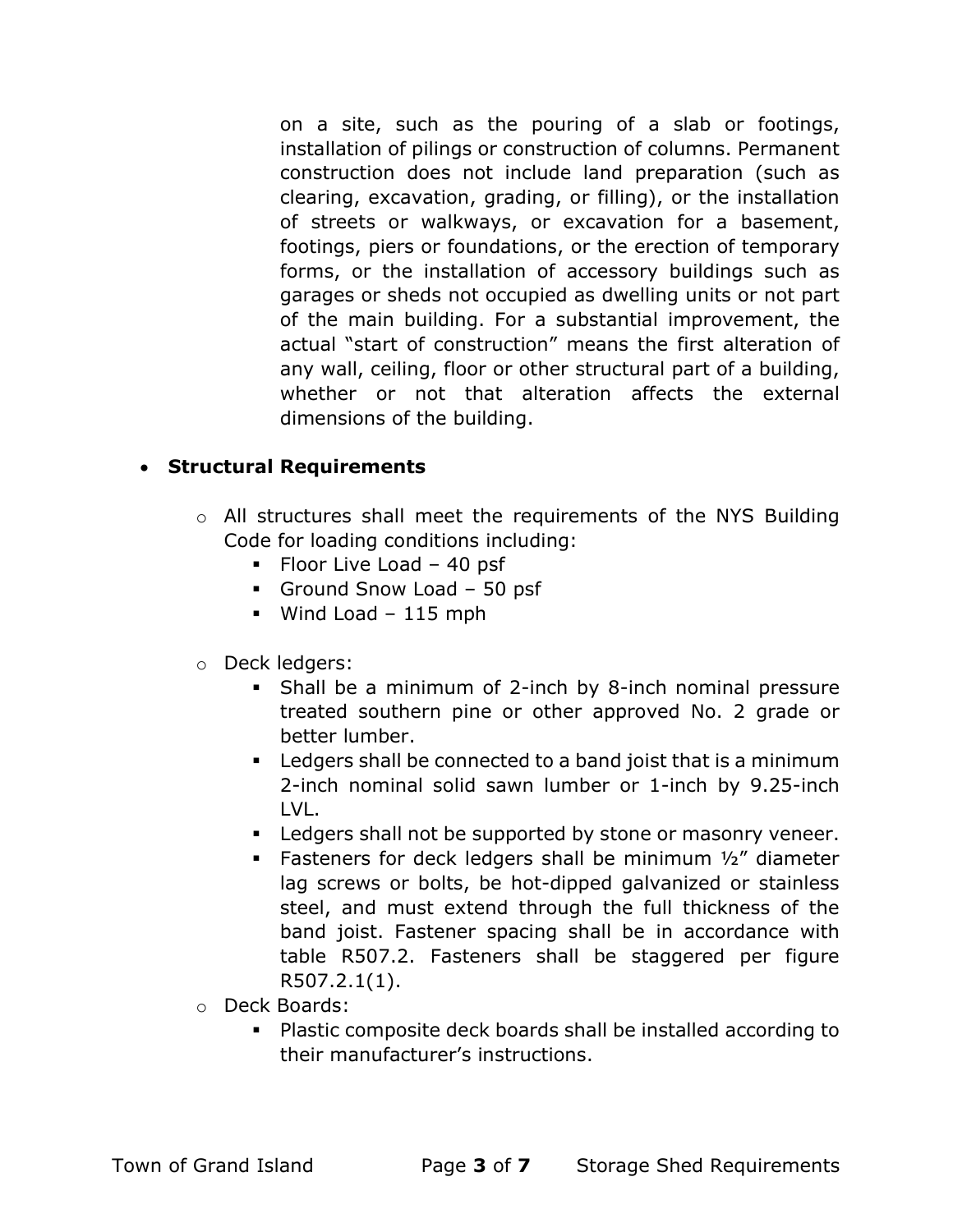- Wood deck boards shall be installed in accordance with table R507.4. Wood deck boards shall be fastened to each joist with two (2) 8d threaded nails or two (2) No. 8 wood screws.
- o Deck Joists:
	- Maximum allowable spans shall be in accordance with table R507.5. Maximum cantilever shall be one-fourth the span of the joists.
	- Joists ends shall be provided with lateral restraint to prevent rotation. Blocking and joist hangers shall be not less than 60% of the height of the joist. Rim joists shall be fastened to the joists with not less than three (3) 10d nails or three (3) No. 10 by 3-inch long wood screws.
- o Deck Beams:
	- Maximum allowable spans shall be in accordance with table R507.6. Maximum cantilever shall be one-fourth the span of the beams.
	- Beam plies shall be fastened together with two (2) rows of 10d nails at 16-inches on center.
	- Where a deck beam are supported by a post, the beam shall bear directly on the post and not be bolted to the side of the post. The post can be notched to accept the beam, such as a 4x6 post notched to support a double 2x beam, or a manufactured post to be connection can be used. The manufactured post to beam connection shall be sized for the post and beam sizes used.
	- Where the post is notched to accept the beam the beam shall be fastened to the post by two  $(2)$   $\frac{1}{2}$ " diameter bolts. Where a manufactured connection is used the manufacturer's it should be installed in accordance with the manufacturer's instructions.
- o Deck Posts:
	- 4-inch by 4-inch and 4-inch by 6-inch nominal wood posts shall be no taller than 8 feet. 6-inch by 6-inch nominal wood posts shall be no taller than 14 feet.
	- Posts shall bear on a concrete footing that is a minimum of 12 inches diameter and a minimum of 42 inches deep.
	- Posts shall be connected to the concrete footing by a manufactured connection or by embedding the post in the concrete a minimum of 12 inches.
- General Requirements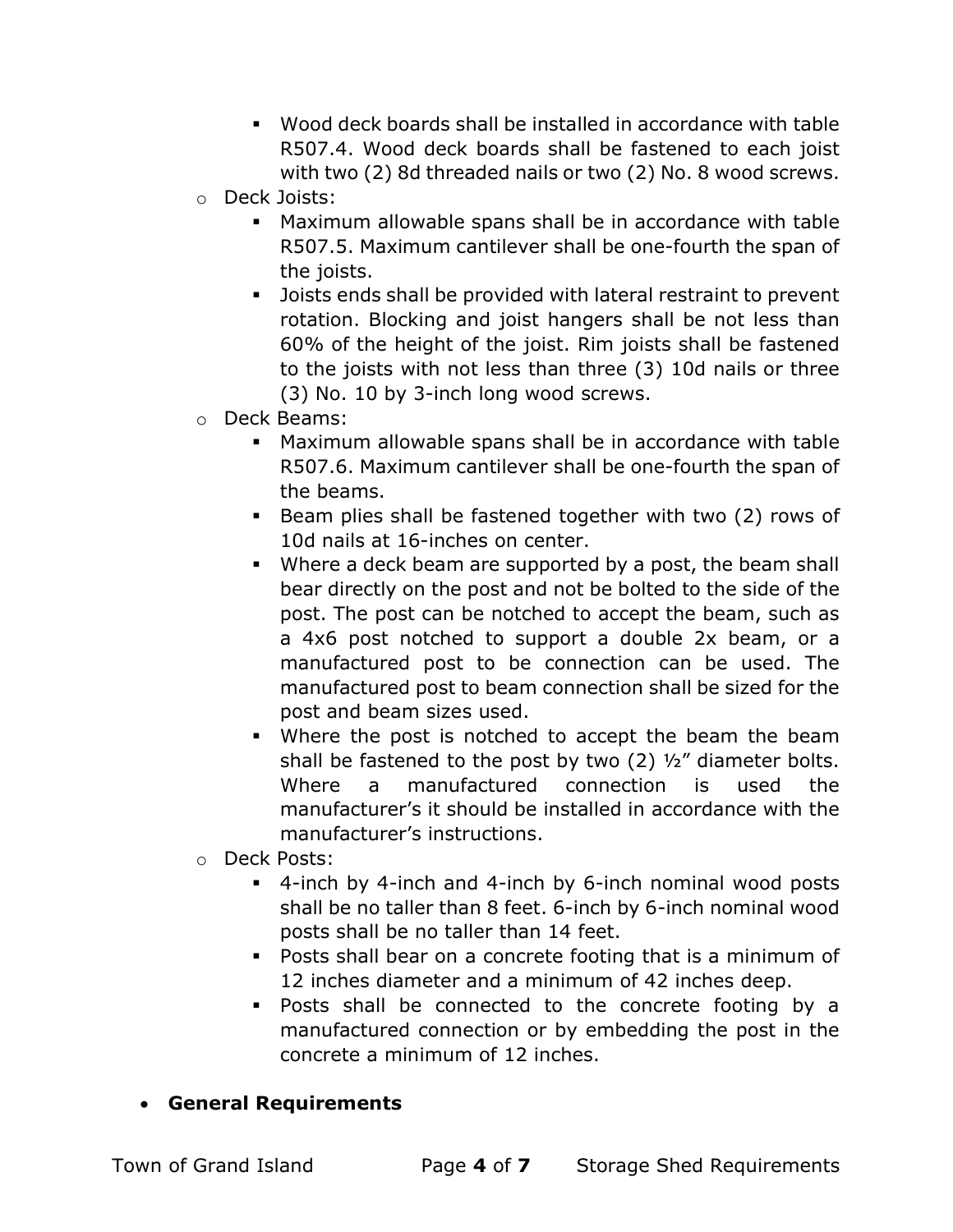- $\circ$  All accessory structures shall observe the front yard requirements applicable to principal buildings in the district. All accessory uses and structures shall observe a five-foot side yard setback in residential districts, and the same requirements applicable to principal buildings in all other districts.
- $\circ$  All accessory structures shall observe a five-foot side yard setback in residential districts, and the same requirements applicable to principal buildings in all other districts.
- o All accessory structures in residential districts shall observe a minimum five-foot rear yard setback. In all other districts, accessory uses and structures shall observe the rear yard setback for principal uses and structures in that district.
- o Front Yard Requirements:
	- Front Yard Setback Requirements
		- $\bullet$  R-1A 50 feet
		- $\bullet$  R-1B 50 feet
		- $\bullet$  R-1C 50 feet
		- $\bullet$  R-1D 35 feet
		- $\bullet$  R-1E 30 feet
- o Special Setback Requirements
	- In addition to the other setbacks established in this code and delineated on Schedules I and II,[1] the following additional setbacks apply in all districts to all buildings and structures, provided that where the district front yard requirements establish a greater setback, the district front yard requirements shall apply.
	- On the following roads, measured from the center of the right-of-way to the building line, the minimum setback, subject to the exception of Subsection B of this section, shall be:

| • Name of Road  | <b>Minimum Setback (feet)</b> |
|-----------------|-------------------------------|
| • Alt Boulevard | 100                           |
| • Baseline Road | 100                           |
| • Bedell Road   | 80                            |
| • Bush Road     | 80                            |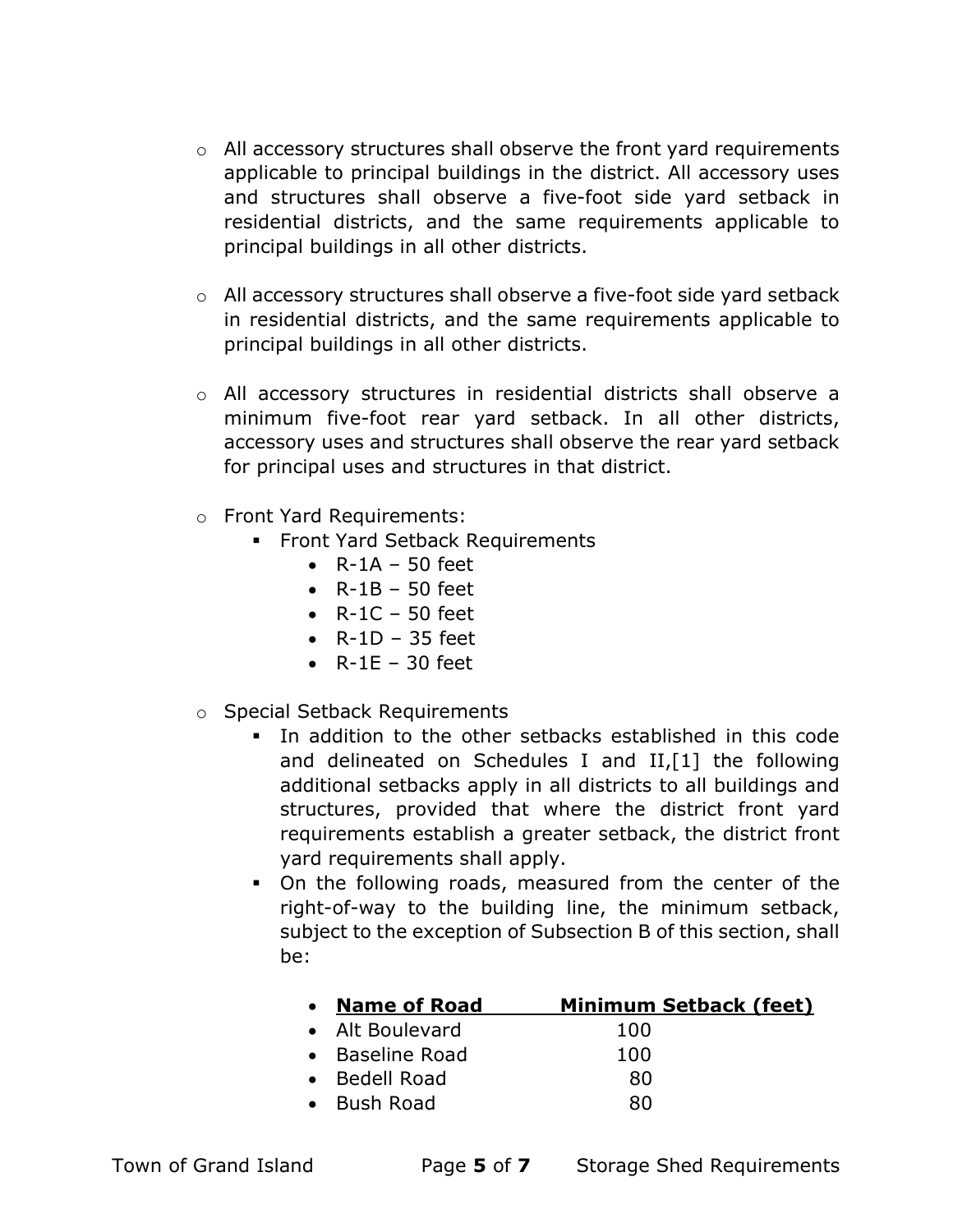| East River Road                      | 90                     |
|--------------------------------------|------------------------|
| Ferry Road                           | 80                     |
| Fix Road                             | 80                     |
| <b>Grand Island Boulevard</b>        | 115                    |
| Harvey Road                          | 80                     |
| <b>Huth Road</b>                     | 80                     |
| Long Road                            | 80                     |
| Love Road                            | 80                     |
| Ransom Road<br>$\bullet$             | 80                     |
| <b>Staley Road</b>                   | 80                     |
| Spaulding Road<br>$\bullet$          | 80                     |
| <b>Stony Point Road</b><br>$\bullet$ | 100 (except Love Road  |
| to Elsie Lane)                       |                        |
| <b>Stony Point Road</b><br>$\bullet$ | 80 (Love Road to Elsie |
| Lane)                                |                        |
| Whitehaven Road                      | 100                    |

- o In the North, South, and Center Business Districts, in accordance with the powers authorized to the Town by Town Law § 274-a(5), the Town Board may approve a site plan with smaller setbacks than those required in Subsection A of this section for structures and uses complying with the rules and goals of the design requirements for the North, South, and Center Business Districts.
- o On shoreline lots, accessory structures shall be no closer to the river shoreline (measured at the top of the bank) than:
	- Riverside accessory structures on shoreline lots, less than four feet high, and which do not obstruct the views of the Niagara River, may be placed in the rear yard of a shoreline lot in accordance with the regulations for placement of accessory structures and uses. This subsection, limiting accessory uses and structures, applies to shoreline lots and does not apply to the portion of riverside lots, if any, not adjacent to the Niagara River.
- o Exceptions:
	- Yard requirements.
		- Rear yard exceptions for through lots. On a through lot where the rear lot line coincides with a street line, a front yard equivalent shall be provided. The rear yard depth requirements in the district regulations